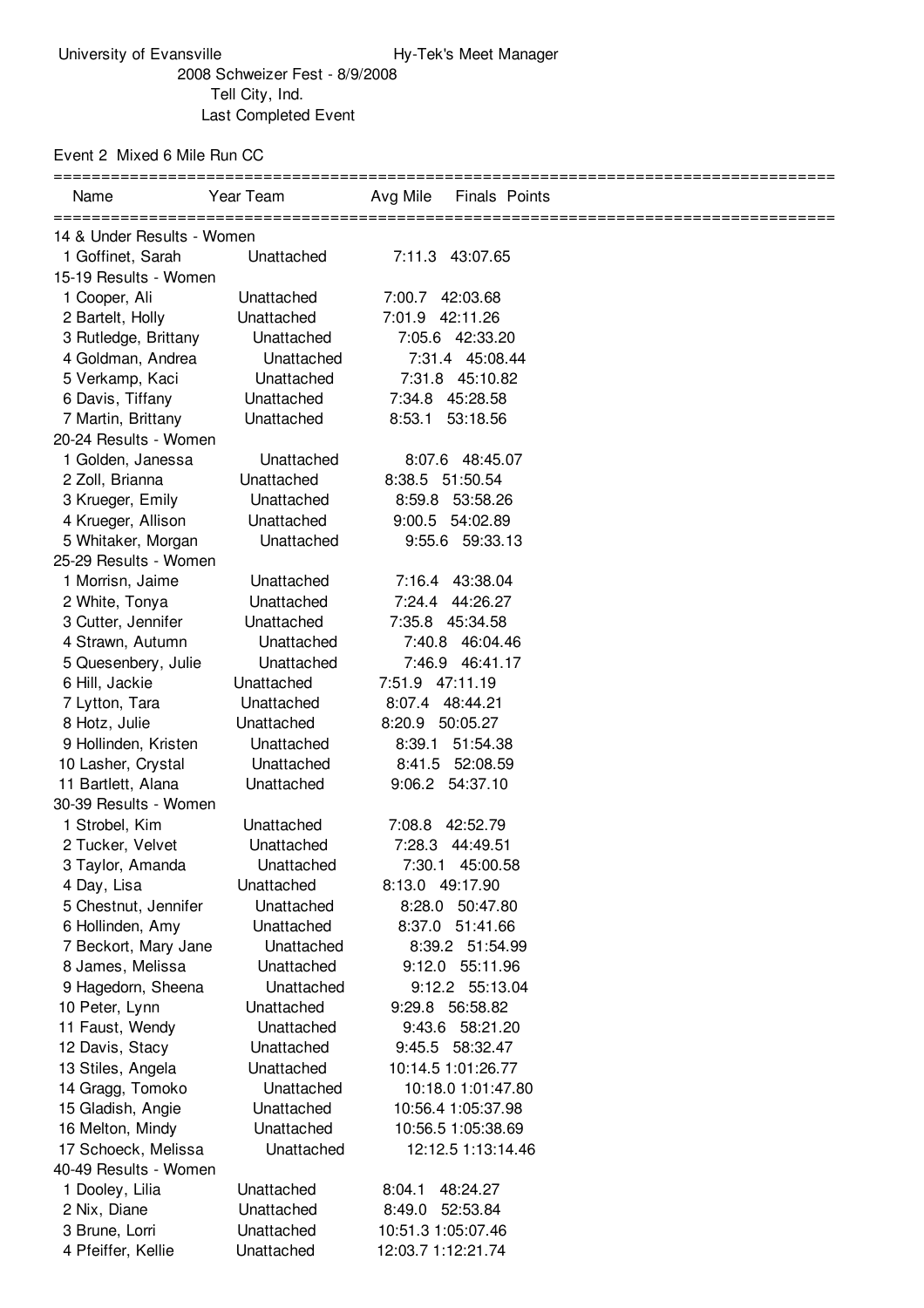| 50-54 Results - Women                |                          |                                          |
|--------------------------------------|--------------------------|------------------------------------------|
| 1 Lautner, Janet                     | Unattached               | 7:58.1 47:48.38                          |
| 2 Bartelt, Rita                      | Unattached               | 8:13.6 49:21.45                          |
| 3 Graves, Brenda                     | Unattached               | 10:48.6 1:04:51.35                       |
| 55-59 Results - Women                |                          |                                          |
| 1 Hirsch, Nancy                      | Unattached               | 9:00.4<br>54:02.07                       |
| 14 & Under Results - Men             |                          |                                          |
| 1 McDaniel, Devin                    | Unattached               | 39:47.79<br>6:38.0                       |
| 2 Allen, Darian                      | Unattached               | 6:39.1<br>39:54.18                       |
| 3 Henderson, Corey                   | Unattached               | 43:25.51<br>7:14.3                       |
| 4 Werne, Zach                        | Unattached               | 8:38.3<br>51:49.61                       |
| 5 Moskos, trevor                     | Unattached               | 9:22.2<br>56:12.71                       |
| 15-19 Results - Men                  |                          |                                          |
| 1 Stein, Cody                        | Unattached               | 5:32.4<br>33:14.41                       |
| 2 Camp, Wes                          | Unattached               | 5:43.5<br>34:20.67                       |
| 3 Scheiber, Eric                     | Unattached               | 5:45.3<br>34:31.66                       |
| 4 Fenn, Alex                         | Unattached               | 5:45.5<br>34:32.93                       |
| 5 Schwartz, Jake                     | Unattached               | 5:48.5<br>34:50.70                       |
| 6 Kimball, Corey                     | Unattached               | 35:50.40<br>5:58.4                       |
| 7 Bashor, Ian                        | Unattached               | 6:07.1<br>36:42.63                       |
| 8 Alvey, Jordan                      | Unattached               | 6:07.7<br>36:45.74                       |
| 9 Ernst, Michael                     | Unattached               | 37:10.30<br>6:11.8                       |
| 10 Schwartz, Neal                    | Unattached               | 38:17.19<br>6:22.9                       |
| 11 Hurst, Nick                       | Unattached               | 6:24.5<br>38:26.92<br>6:24.7<br>38:27.94 |
| 12 Wilson, Zach                      | Unattached<br>Unattached | 6:27.0<br>38:41.87                       |
| 13 Schwartz, Jacob<br>14 Bower, Nick | Unattached               | 39:01.12<br>6:30.2                       |
| 15 Kimball, Andrew                   | Unattached               | 6:36.2<br>39:37.08                       |
| 16 Troesch, Kyle                     | Unattached               | 6:41.7 40:10.07                          |
| 17 Wendholt, Jason                   | Unattached               | 40:58.97<br>6:49.9                       |
| 18 Kleemann, Dylan                   | Unattached               | 6:50.1 41:00.35                          |
| 19 Kellems, Jeremy                   | Unattached               | 6:51.8 41:10.66                          |
| 20 Champion, Samuel                  | Unattached               | 6:55.5 41:32.92                          |
| 21 Schnell, Kyle                     | Unattached               | 6:55.6<br>41:33.30                       |
| 22 Sprinkle, Jason                   | Unattached               | 6:57.5 41:44.51                          |
| 23 Sandage, Spencer                  | Unattached               | 6:59.8 41:58.49                          |
| 24 Sweeney, Dalton                   | Unattached               | 7:01.1<br>42:06.22                       |
| 25 Bryant, JD                        | Unattached               | 7:04.9<br>42:28.88                       |
| 26 Noland, Leland                    | Unattached               | 7:08.6<br>42:51.49                       |
| 27 Sparks, Nathanael                 | Unattached               | 7:24.2<br>44:24.82                       |
| 28 Morgan, Reid                      | Unattached               | 7:29.2 44:55.17                          |
| 29 Kleemann, Justin                  | Unattached               | 7:35.6<br>45:33.19                       |
| 30 Goffinet, Neal                    | Unattached               | 7:36.7 45:39.84                          |
| 31 Hagedorn, Zachary                 | Unattached               | 45:42.90<br>7:37.2                       |
| 32 Keith, Jacob                      | Unattached               | 8:03.9<br>48:23.07                       |
| 33 Peter, Justin T.                  | Unattached               | 8:06.7<br>48:40.16                       |
| 34 Brune, Zacharty                   | Unattached               | 8:13.4<br>49:20.13                       |
| 20-24 Results - Men                  |                          |                                          |
| 1 Kemper, Jeremy                     | Unattached               | 5:19.7 31:57.90                          |
| 2 Camp, Shane                        | Unattached               | 38:16.79<br>6:22.8                       |
| 3 Lawalin, Nick                      | Unattached               | 6:27.9<br>38:47.29                       |
| 4 Sitzman, Derek                     | Unattached               | 6:40.9<br>40:05.03                       |
| 5 Labhart, Patrick                   | Unattached               | 7:05.4 42:32.18                          |
| 6 Everly, Logan                      | Unattached               | 8:22.8<br>50:16.40                       |
| 7 Lasher, Kyle                       | Unattached               | 50:26.79<br>8:24.5                       |
| 8 Simpson, Phil                      | Unattached               | 54:01.21<br>9:00.2                       |
| 25-29 Results - Men                  |                          |                                          |
| 1 hollinden, chris                   | Unattached               | 5:26.3<br>32:37.48                       |
| 2 Bartsch, Matt                      | Unattached               | 5:39.1<br>33:54.48                       |
| 3 Guillaume, Ty                      | Unattached               | 5:40.0<br>33:59.57                       |